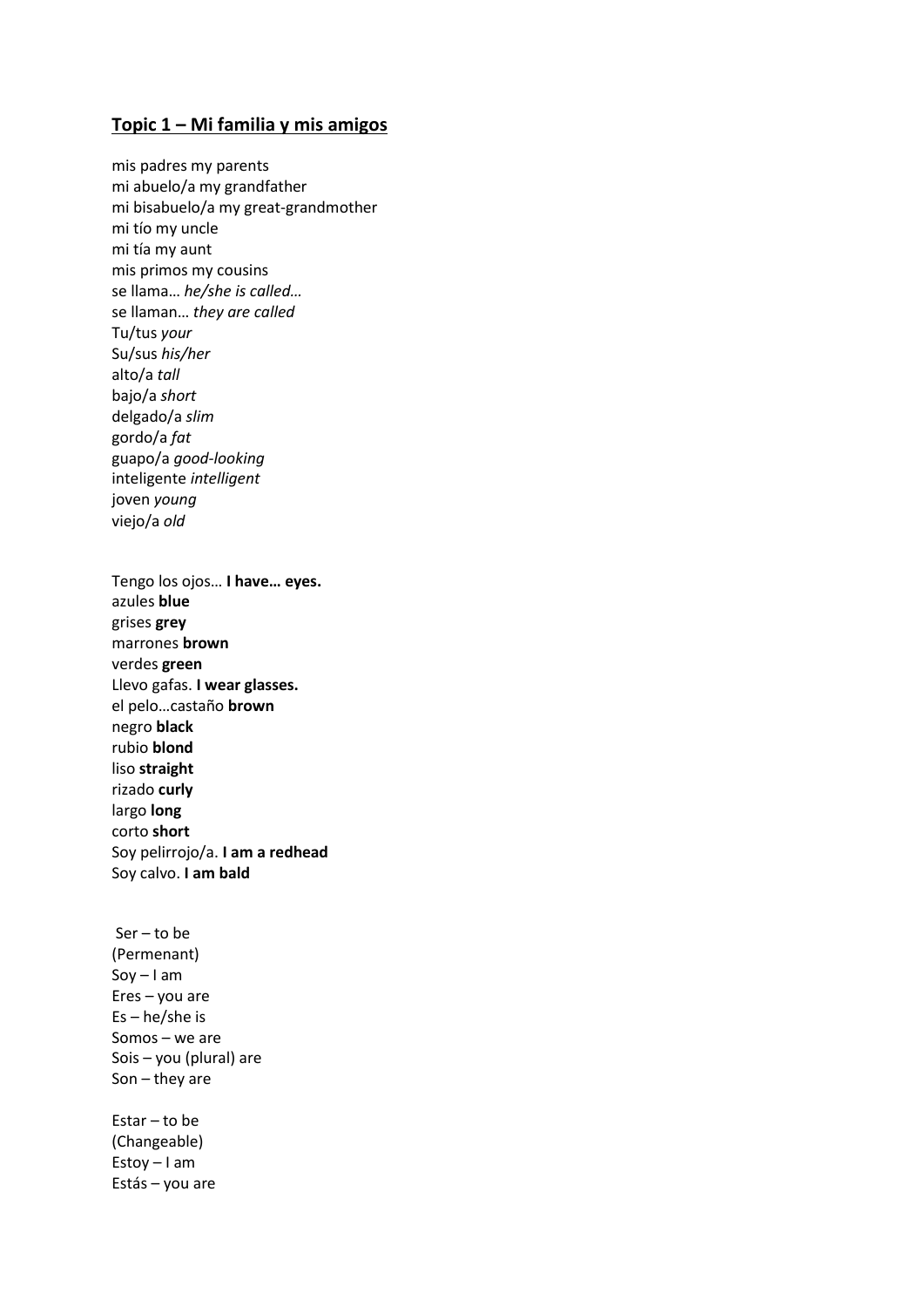Está – he/she is Estamos – we are Estáis – you (plural) are Están – they are

| Una casa    | A house        |  |
|-------------|----------------|--|
| Un piso     | A flat         |  |
| Antiguo/a   | Old            |  |
| Bonito/a    | Pretty         |  |
| Cómodo/a    | Comfortable    |  |
| Grande      | Big            |  |
| Moderno/a   | Modern         |  |
| Pequeño/a   | Small          |  |
| El campo    | The country    |  |
| La costa    | The coast      |  |
| Una ciudad  | A city         |  |
| El desierto | The desert     |  |
| La montaña  | The mountain   |  |
| Un pueblo   | A town/village |  |
| El norte    | The north      |  |
| El sur      | The south      |  |
| El este     | The east       |  |
| El oeste    | The west       |  |
| El centro   | The centre     |  |
|             |                |  |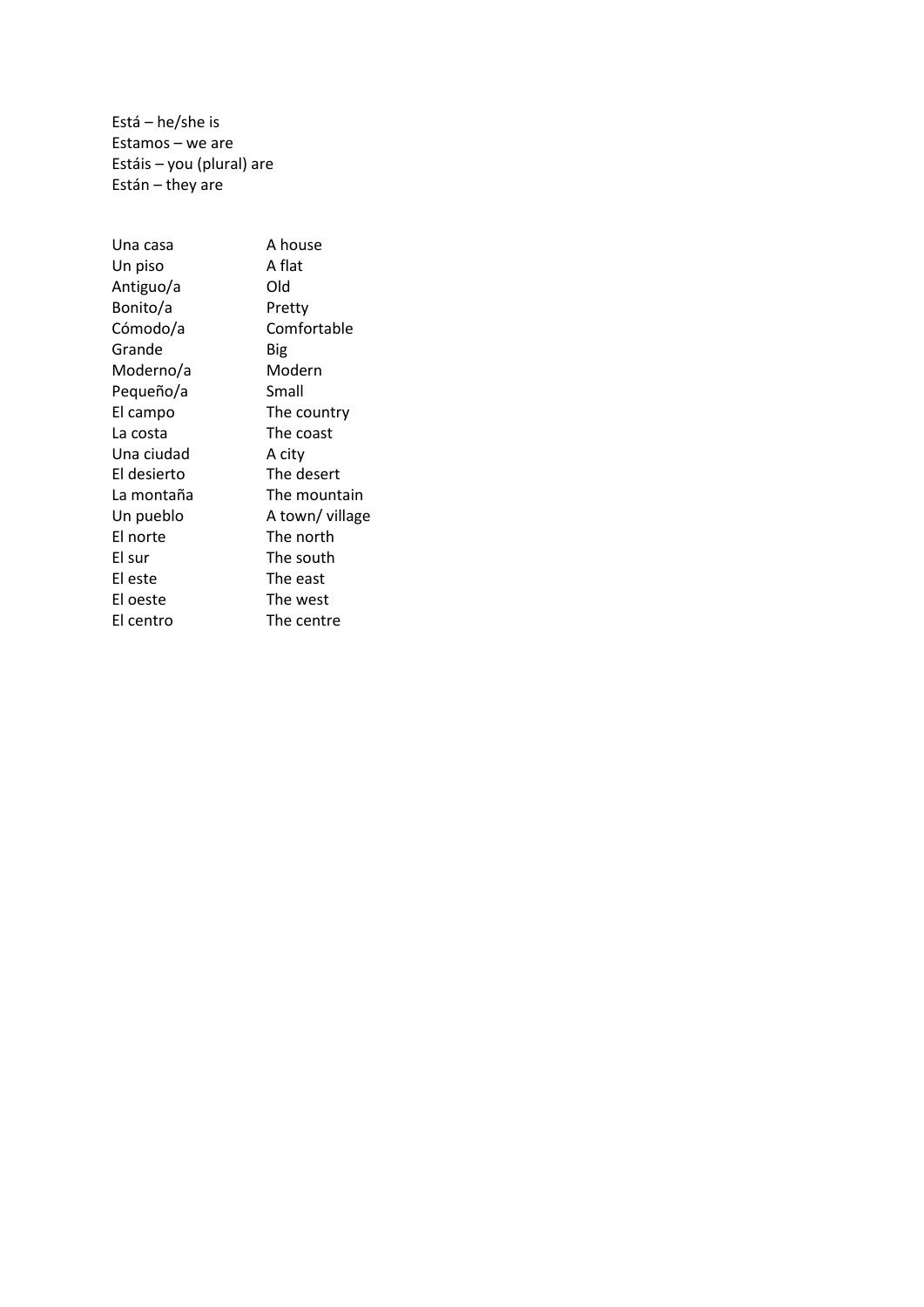#### **Topic 2 – Mi ciudad**

un castillo – a castle un centro comercial – a shopping centre un estadio – a stadium un mercado – a market un museo – a museum un parque – a park una piscina – a swimming pool una plaza – a square un polideportivo – a sports centre un restaurante – a restaurant una tienda – a shop una universidad – a university mi barrio – my neighbourhood mi ciudad – my city mi pueblo – my village No hay nada – there is nothing Unos/as – some Muchos/as - a lot

Quiero - I want A la derecha – on the right A la izquierda – on the left Detrás de – behind Delante de – in front of Enfrente de – facing Al lado de – next to este fin de semana – this weekend por la mañana – in the morning por la tarde – in the afternoon primero - **first**  luego - **then**  finalmente - **finally**  más tarde – later

Voy – I go/ I am going Vas – you go/ you are going Va – he or she goes/ he or she is going Vamos we go/ we are going Vais – you (plural) go/ you are going Van – they go/ they are going Voy a comer – I am going to eat Vamos a visitar – we are going to visit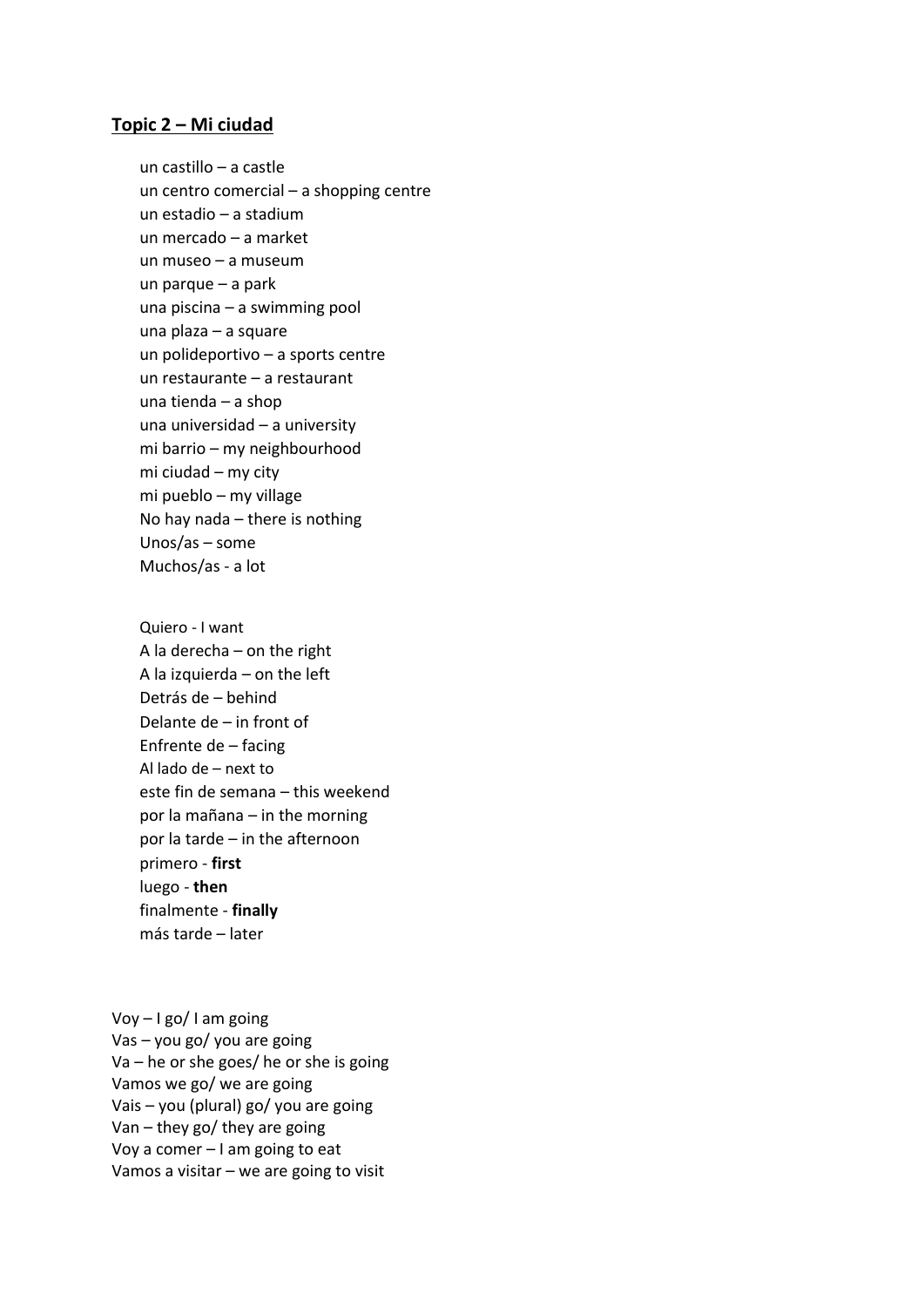Van a vivir – they are going to live Va a hablar – he/ she is going to speak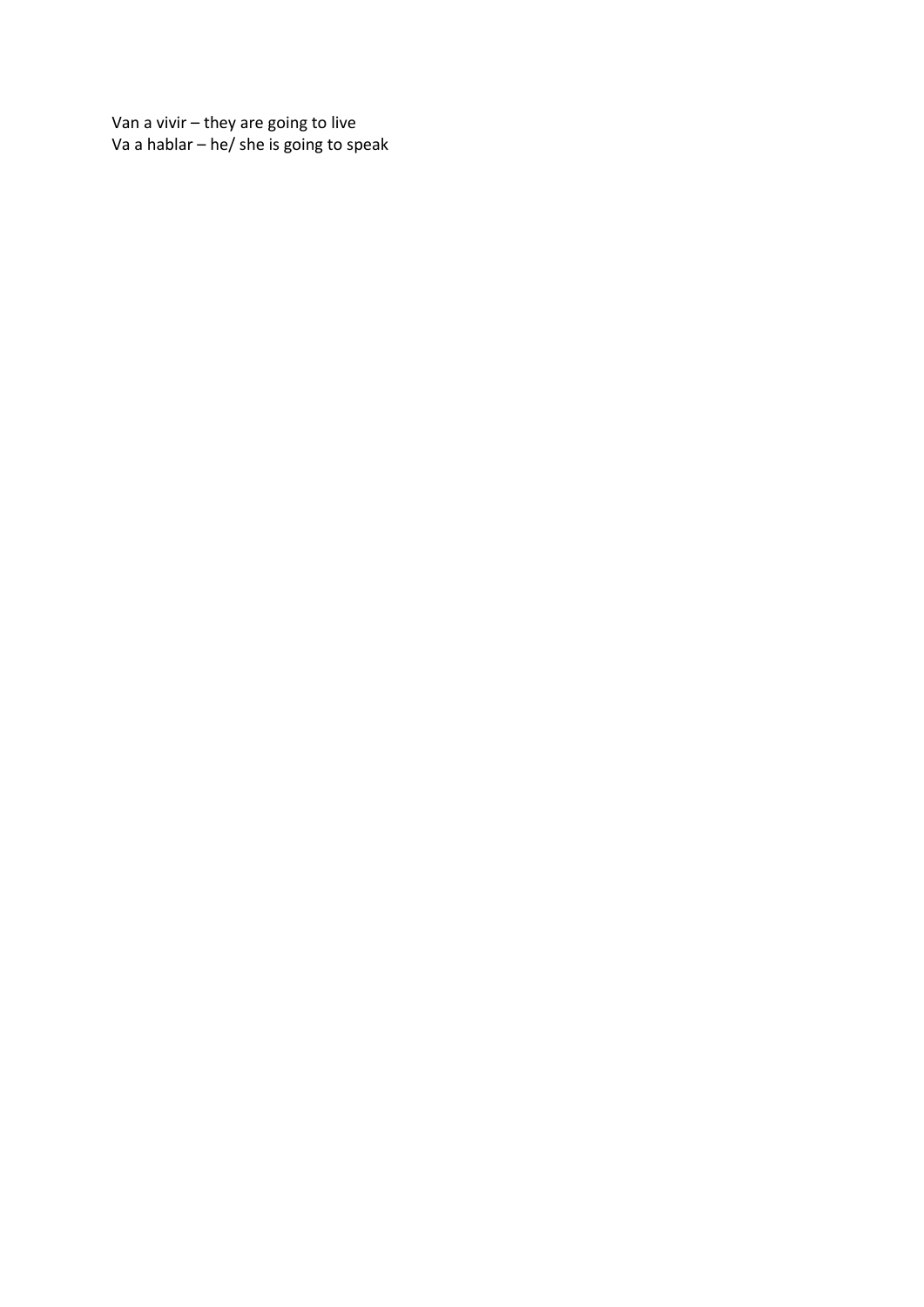## **Topic 3 – mis vacaciones**

# **De vacaciones** *On holiday*

el año pasado *last year* 

el verano pasado *last summer* 

Fui a... *I went to...* 

Escocia *Scotland* 

España *Spain* 

Francia *France* 

Gales *Wales* 

Grecia *Greece* 

Inglaterra *England* 

Irlanda *Ireland* 

Italia *Italy* 

Fui con... *I went with...* 

mis amigos, mis amigas *my friends* 

mi clase *my class* 

mi familia *my family* 

mis padres *my parents* 

Fui en, Fuimos en... *I went by, We went by...* 

autocar *coach* 

avión *plane* 

barco *boat, ferry* 

coche *car* 

tren *train* 

No fui de vacaciones. *I didn't go on holiday.* 

luego *then*  más tarde *later*  después *afterwards*  el primer día *on the first day*  el último día *on the last day*  por la mañana *in the morning*  por la tarde *in the afternoon*  fue *it was*  Estupendo *brilliant*  Flipante *awesome*  Raro *weird*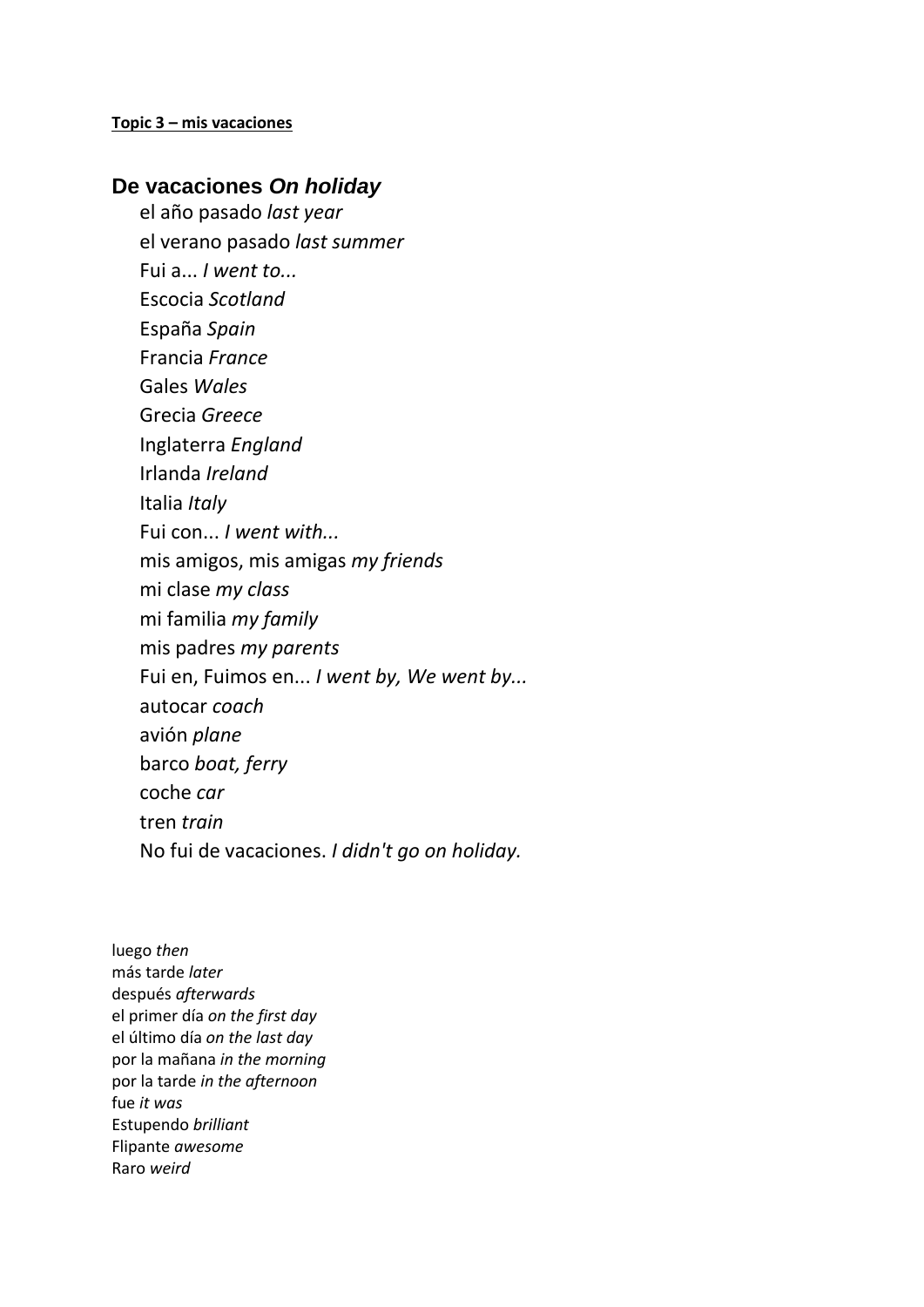Un destastre a disaster Bailé. I danced. I Descansé I relaxed on the beach. Visité... I visited the sea. Bebí I drank Comí I ate paella. Conocí I met a cute boy. Escribí I wrote texts. Salí I went out

# Preterit tense endings:

| <b>REGULAR</b>       | <b>Hablar</b> | <b>Comer</b> | <b>Vivir</b> |
|----------------------|---------------|--------------|--------------|
|                      | - to speak    | - to eat     | - to live    |
| Yo (I)               | Hablé         | Comí         | Viví         |
| Tú (you)             | Hablaste      | Comiste      | Viviste      |
| Él / Ella (he/she)   | Habló         | Comió        | Vivió        |
| <b>Nosotros</b> (we) | Hablamos      | Comimos      | Vivimos      |
| Vosotros (you)       | Hablasteis    | Comisteis    | Vivisteis    |
| Ellos/Ellas (they)   | Hablaron      | Comieron     | Vivieron     |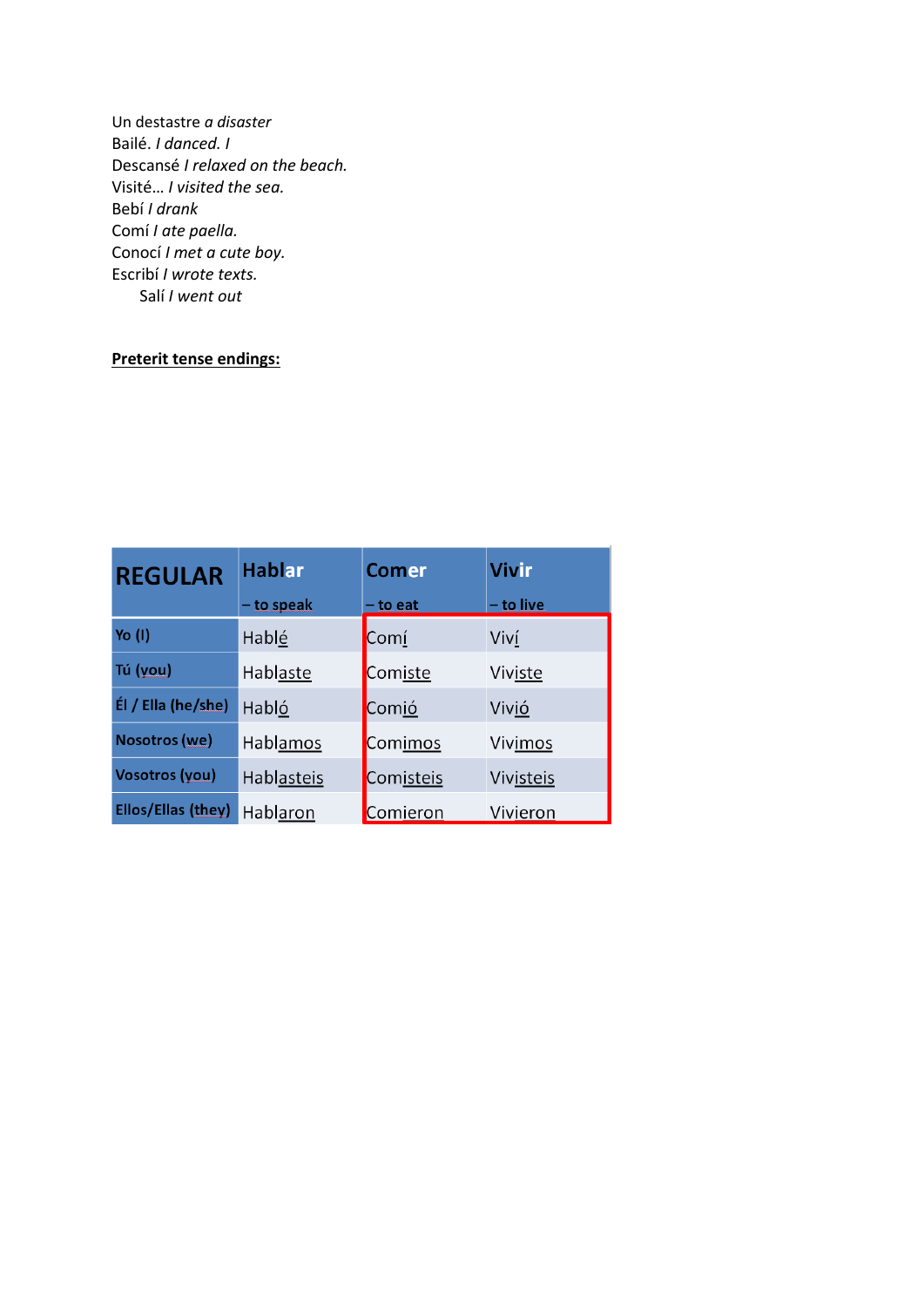### **Topic 4 – todo sobre mi vida**

un programa de música *music programme*  un programa de deportes *a sports programme*  un concurso *a game show*  un documental *a documentary*  un reality *a reality show*  una comedia *a comedy* una serie policíaca *a police series*  una telenovela *a soap opera*  el telediario *the news*  cantante *Singer*  canción *song*  el ritmo *rythm*  grupo *band/group*  Chateo – *I chat*  Comparto vídeos – *I share videos*  Descargo - *I download*  Hablo - *I speak*  Juego - *I play*  Leo mis SMS – *I read my texts* 

Mando SMS - *I send texts* 

Saco fotos - *I take potos* 

Veo vídeos - *I watch videos* 

Veo películas – *I watch films*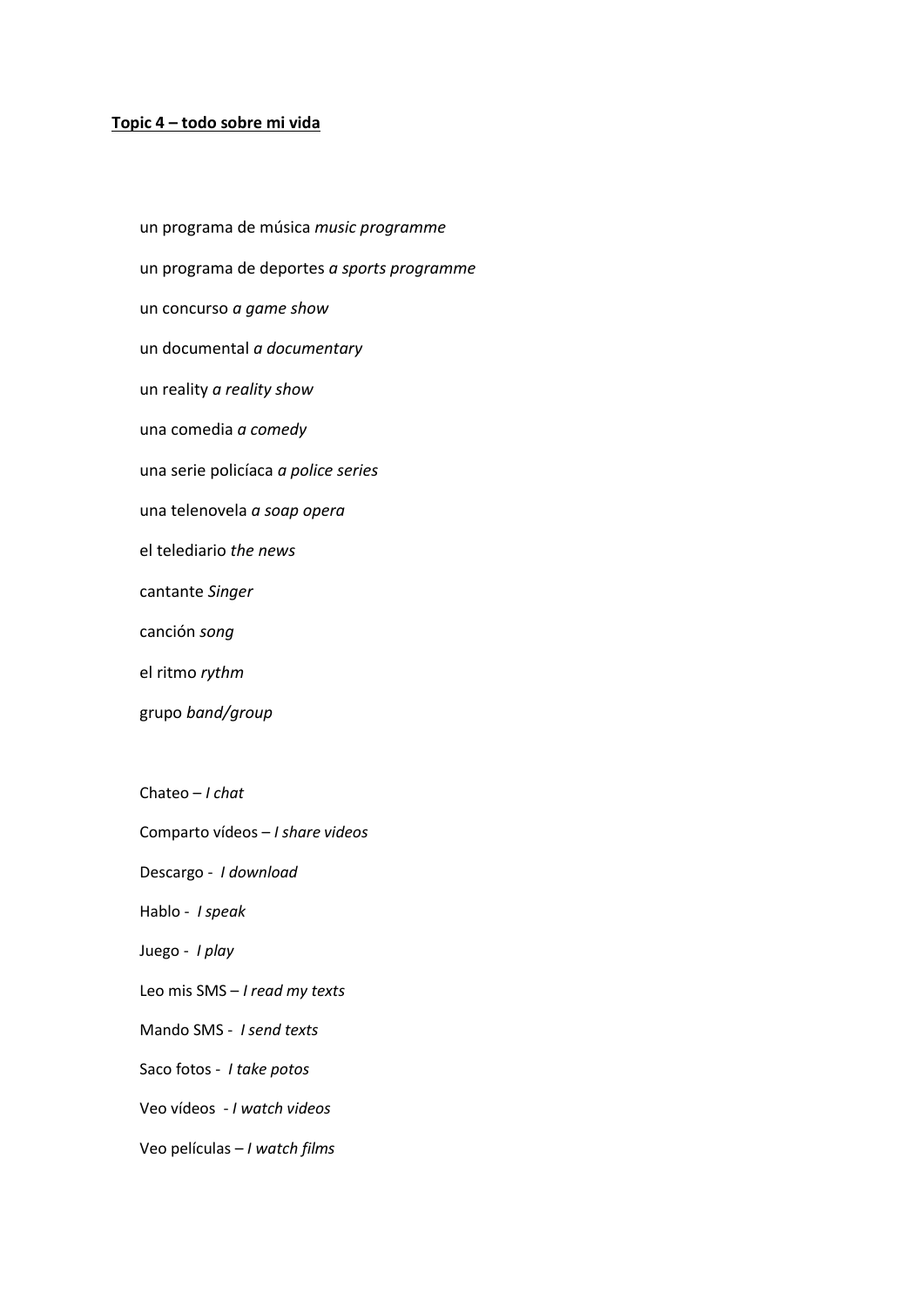todos los días - *everyday*  dos o tres veces a la semana – *2 or 3 times a week* a veces - *sometimes* de vez en cuando - *from time to time*  nunca – *never*  luego - *then* por la mañana – *in the morning*  por la tarde - *in the afternoon* 

Divertido - fun/funny Informativo – informative triste - sad interesante - interesting aburrido - boring emocionante - exciting más... que... – more than mi, mis - my su, sus - his/hers así que - therefore normalmente - normally porque - because también – also ayer - yesterday hice – i did hiciste – you did